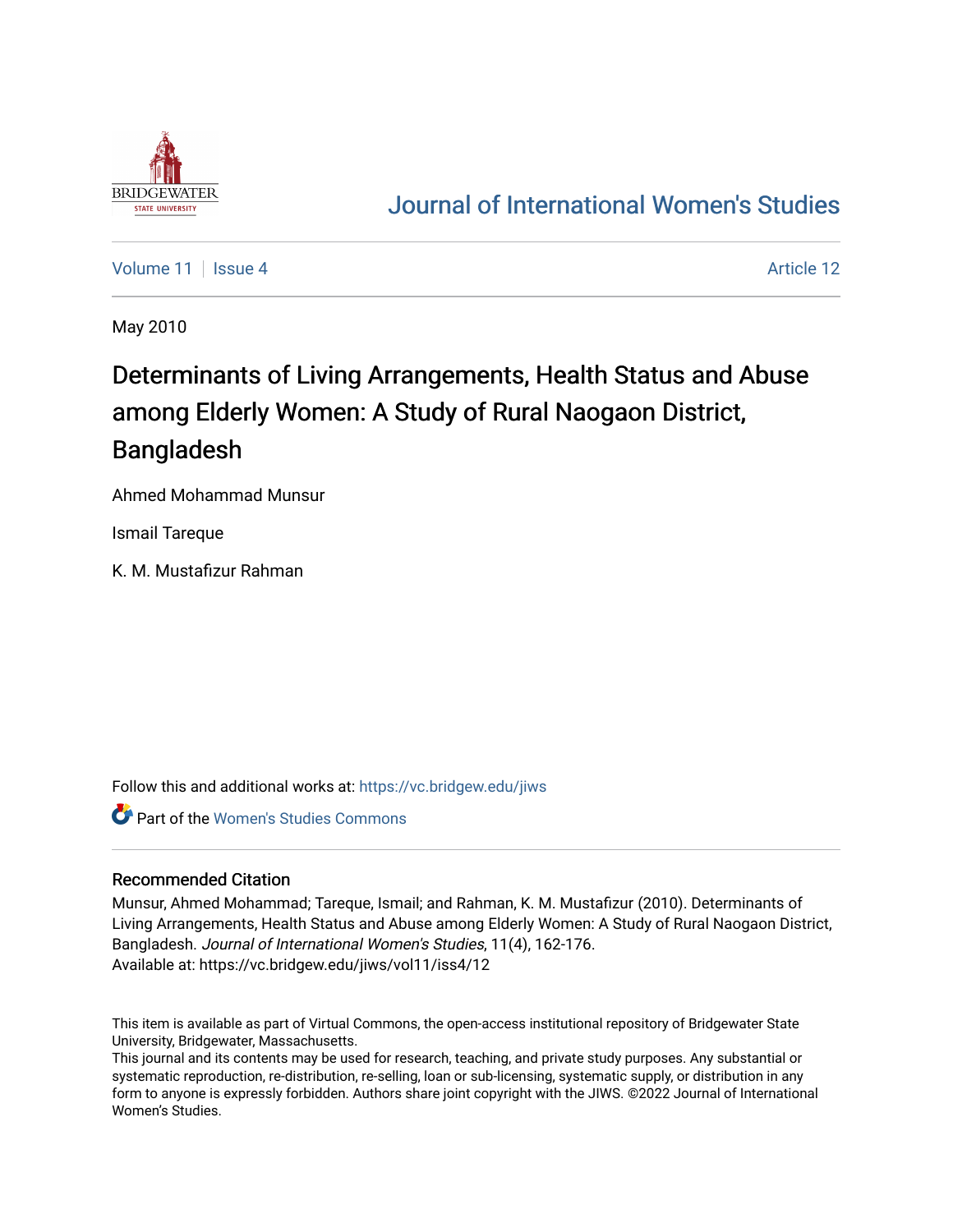This journal and its contents may be used for research, teaching and private study purposes. Any substantial or This journal and its complits high constructing to the selling and property and property of Principal Study of to anyone is expressly forbidden. ©2010 Journal of International Women's Studies.

## **Determinants of Living Arrangements, Health Status and Abuse among Elderly Women: A Study of Rural Naogaon District, Bangladesh**

By Ahmed Mohammad Munsur<sup>[1](#page-1-0)</sup>, Md. Ismail Tareque<sup>[2](#page-1-1)</sup>, K. M. Mustafizur Rahman<sup>[3](#page-1-2)</sup>

## **Abstract**

In this study, the socio-economic backdrops, living arrangements, health status and abuse of the women aged 60 years and older in the rural Naogaon district of Bangladesh are examined. The data were collected from seven villages by using probability proportional to size (PPS) sampling and the results show that an overwhelming majority of the elderly women in the age group 60-69 years who are widowed, illiterate, have no education and income, economically dependent, living with married children, unhealthy, suffer from arthritis related illness and are taking treatment from village doctors. Furthermore, the study shows that, nearly 35 percent elderly women are abused, mostly mentally abused due to poverty. Logistic regression analysis reveals the determinants of living arrangements, health status and abuse of the elderly women. The findings of the study should get due attention to provide secured later life of the elder especially female elderly in Bangladesh and developing nation as well.

*Keywords***:** Living arrangements, health status, abuse, elder women, Bangladesh.

### **Introduction**

1

The numerical growth of elderly persons around the world is an eloquent testimony not only of reductions in fertility but also of reductions in infant and maternal mortality, improved nutrition, reduction in infectious and parasitic diseases, as well as improvement in health care, education and income. Global total fertility rate has declined from 5.0 live births per woman in 1950-1955 to 2.7 live births per woman in 2000-2005, and is expected to further reduce to replacement level, that is 2.2 live births per woman by 2045-2050 periods (UN, 2005). Also life expectancy has increased from 46.5 years in 1950 to 66.0 years in 2000-2005, and is expected to rise to 76 years by the year 2045- 2050. The most recent population census of 2001 showed hike in the population above 60 years reaching up 6.13 percent of the total population of Bangladesh (BBS, 2003) and this number will reach 14.6 million (about 9 percent of the total population) by the year 2025 (Concepcion, 1987; East-West Center, 2002). The elderly comprises a much larger proportion of the population today than ever before. It is a product of history, individual experience and social forces (Morgan and Kunkel, 2001). The ageing process is characterized by a complex set of social, psychological and biological changes of an individual. The condition of the elderly in a social setting is not merely determined by the

<sup>1</sup> Dept. of Health Policy Science Tokyo Medical and Dental University Tokyo, Japan

<span id="page-1-0"></span>Assistant Professor Dept. of Population Science and Human Resource Development University of Rajshahi Rajshahi-6205, Bangladesh

<span id="page-1-1"></span><sup>2</sup> [tareque\\_pshd@yahoo.com](mailto:tareque_pshd@yahoo.com) [tarequemi\\_pops@ru.ac.bd](mailto:tarequemi_pops@ru.ac.bd)

<span id="page-1-2"></span><sup>&</sup>lt;sup>3</sup> M. Phil. Fellow Dept. of Population Science and Human Resource Development University of Rajshahi, Rajshahi-6205, Bangladesh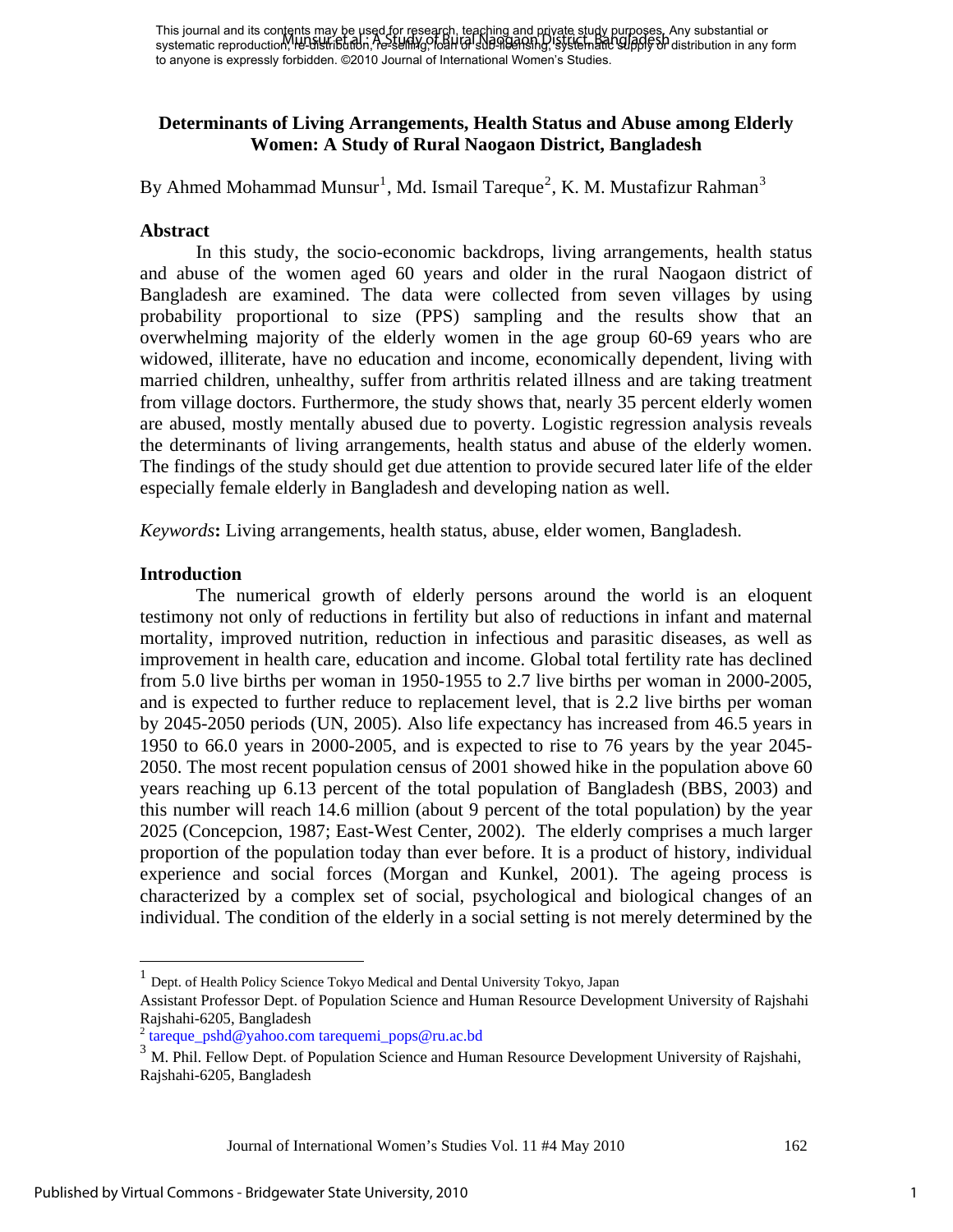inevitable characteristics but also depends upon the cultural practices in the society which happens to be changing at a rapid pace in Bangladesh today. Culturally, Bangladesh is increasingly a youth oriented society. But in fact, demographically it is an ageing society which is reflected in the recent age structure of the population (Sattar, 1996).

As population ageing and gender differentials have become prominent issues in recent times, it is being argued that the interest in gender often focuses on inequalities that disadvantage women, while much of ageing research focuses on the economic and social vulnerability of older persons (Mba, 2003 and 2002). Also Mba (2007) found that the discourse related to population ageing and gender differentials asserted or implied that older women are universally more vulnerable to social, economic and health disadvantages than older men. In Bangladesh many older people spend their lives in poverty and ill health which is major risk for the elderly population. After a lifetime of deprivation, old age is likely to mean ill health, social isolation and poverty. Poverty and exclusion are the greatest threats to the well being of older people. This is especially true for older women, who suffer from multiple disadvantages resulting from biases to gender, widowhood and old age. Women, particularly widows, who are without living sons or who live alone, are considered to be particularly at risk of economic destitution, social isolation, poor health and death (Abedin, 2003; Kabir et al., 2005). A Bangladeshi woman often enjoys power and authority if she happens to be head of the family. If this association is broken, her access to resources for care and sustenance is reduced, making her vulnerable. This risk increases for women who have no assets for survival, such as education, possession or social status (Chang, 1992; Sattar et al., 2003). The vulnerability when compounded by falling health, disability and widowhood makes the elderly women the most defenseless in the Bangladesh context (Audinarayana and Kavitha, 2003; Chen and Dreze, 1995; Sattar, 2003).

In addition data regarding elder abuse are difficult to find and interpret because elder abuse is relatively recently recognized entity, has a wide variety of definitions from state to state, and is subject to cultural interpretation (Hansberry et al., 2005). In the present circumstances the older persons are vulnerable to abuse, neglect and exploitation (Datta, 2006). Thus, there is an urgent need of studies on the living arrangement patterns, health status and abuse and their determinants of the elderly women in Bangladesh. Therefore, this study tries to examine what type of socio-economic structure and patterns of living arrangements, health status and abuse characterize the elderly persons, as well as the factors are associated with living arrangements, health status and abuse of the elder women.

## **Objectives**

The present study is an attempt in the direction of living arrangements, health status and abuse of the female elderly with the following objectives:

- to study the extent of socio-economic backdrops;
- to observe the pattern of living arrangements and factors affecting living arrangements;
- to observe the current health status and factors affecting health status; and
- to explore the nature, extent, reasons of elderly abuse and factors responsible for the abuse of the study population as well.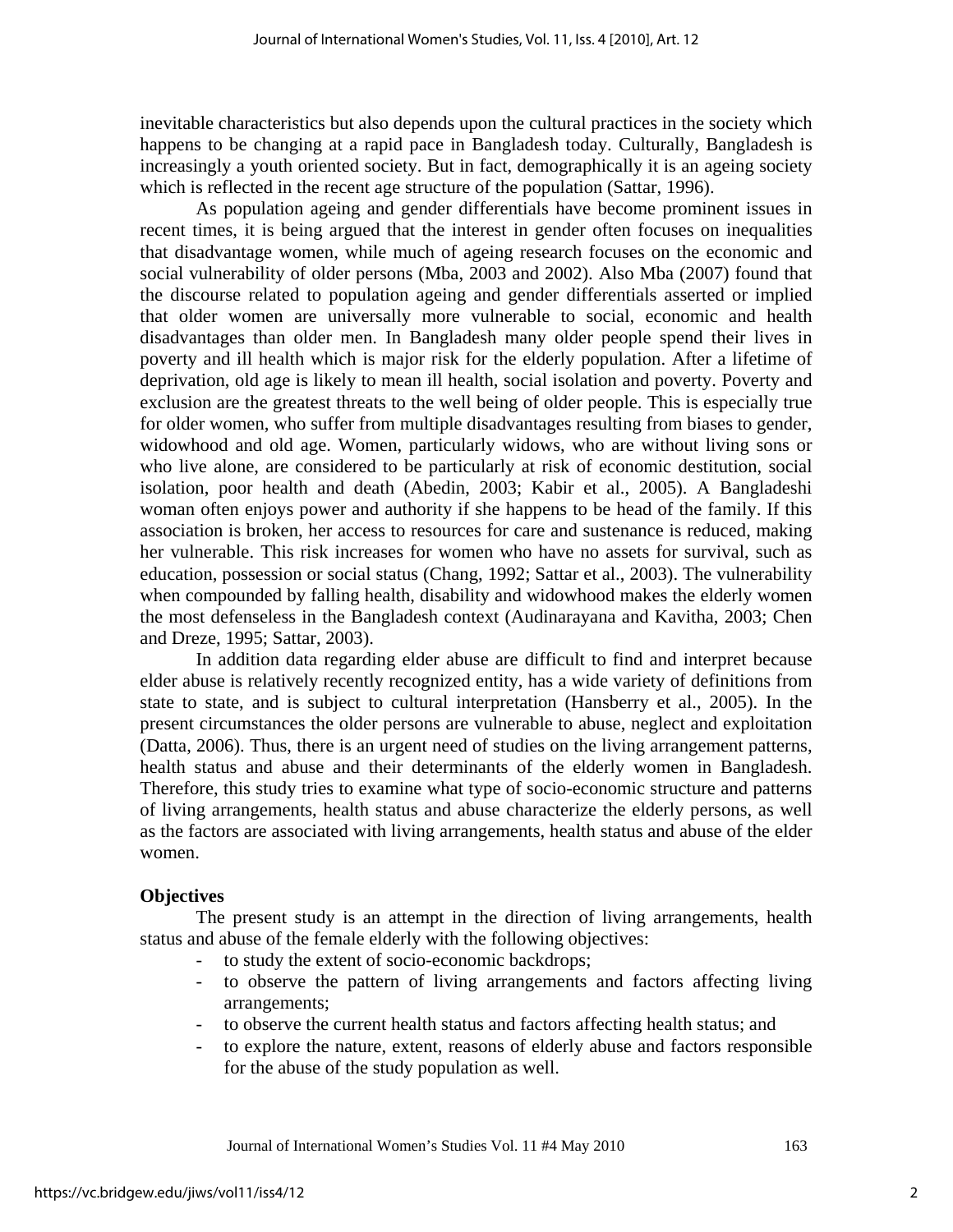#### **Data Sources and Methodology**

The study uses the data collected from 7 villages of rural areas under Naogaon district, about 36 km away from Rajshahi divisional town of Bangladesh. One Thana named, Manda, was randomly selected from this district. From all the unions of the Thana, a Union (9 Number Tintulia Union Parishad) was randomly selected and from this union 7 villages were selected by using probability proportional to size (PPS) sampling. In order to perform the above task, first the authors made a pilot survey and collected voter list from Union Parishad Office to identify truly the aged and then identified seven villages out of total 34 villages and finally collected the information of 743 elderly persons residing in the selected villages using Lahiri's method of PPS sampling. All the elderly (743 elderly) persons aged 60+ years residing in those seven villages were interviewed during September 6 to September 16, 2007. Among all the respondents 330 are male and 413 are female. For the purpose of the study we use only female respondents' data. The data were edited, compiled, processed and analyzed by using SPSS 15.0 program.

Univariate classification analysis i.e. percentage distribution has been performed in order to observe the socio-economic characteristics of the elderly population. Finally, a multivariate technique named as logistic regression analysis is used for determining factors that are more significant for the living arrangements, health status and abuse of the elder women.

#### **Results and Discussions**

#### *Socio-Economic Characteristics*

We begin with a brief overview of the study population with respect to several socio-economic characteristics (See Table 1). Results indicates that a higher percentage of women (43.1 percent) are aged 60-69 years, while a lower percent of women are found in subsequent age groups due to the effect of mortality. However, as high as 32.4 percent of them are age 80 years and over. The vast majority of women are found as widowed (63.9 percent), while the incidence of divorce or unmarried are included in others category, which is a rare occurrence in the study area (0.7 percent). From the total data comparatively more male are found as married than their female counterparts. And this may be the effect of the early age at marriage for females in Bangladeshi society. Table 1 further shows that about 9 out of every ten of the older women have not been to school, while about 8.5 percent of them completed education for 1–5 years. These two levels of educational attainment account for 99.5 percent of the study population, implying that a fraction of the women who have been educated for 6 years and over is very small. Higher percent of women have no income (55.9 percent), where 41.6 percent have monthly income in between BDT 1-2000. Only a little over 2 percent have their monthly income more than BDT 2000.

A vast majority of the respondents (68.3 percent) have their family's monthly income less than BDT 3000, while lower percent are found in subsequent income groups due to the effect of poor setting Bangladesh especially rural areas. However, 18.2 percent have their family's monthly income of BDT 6000 and over. The overwhelming majority of the women are not satisfied with their economic condition (76 percent), only 24 percent of them are satisfied in their economic condition. Furthermore, 76 percent of the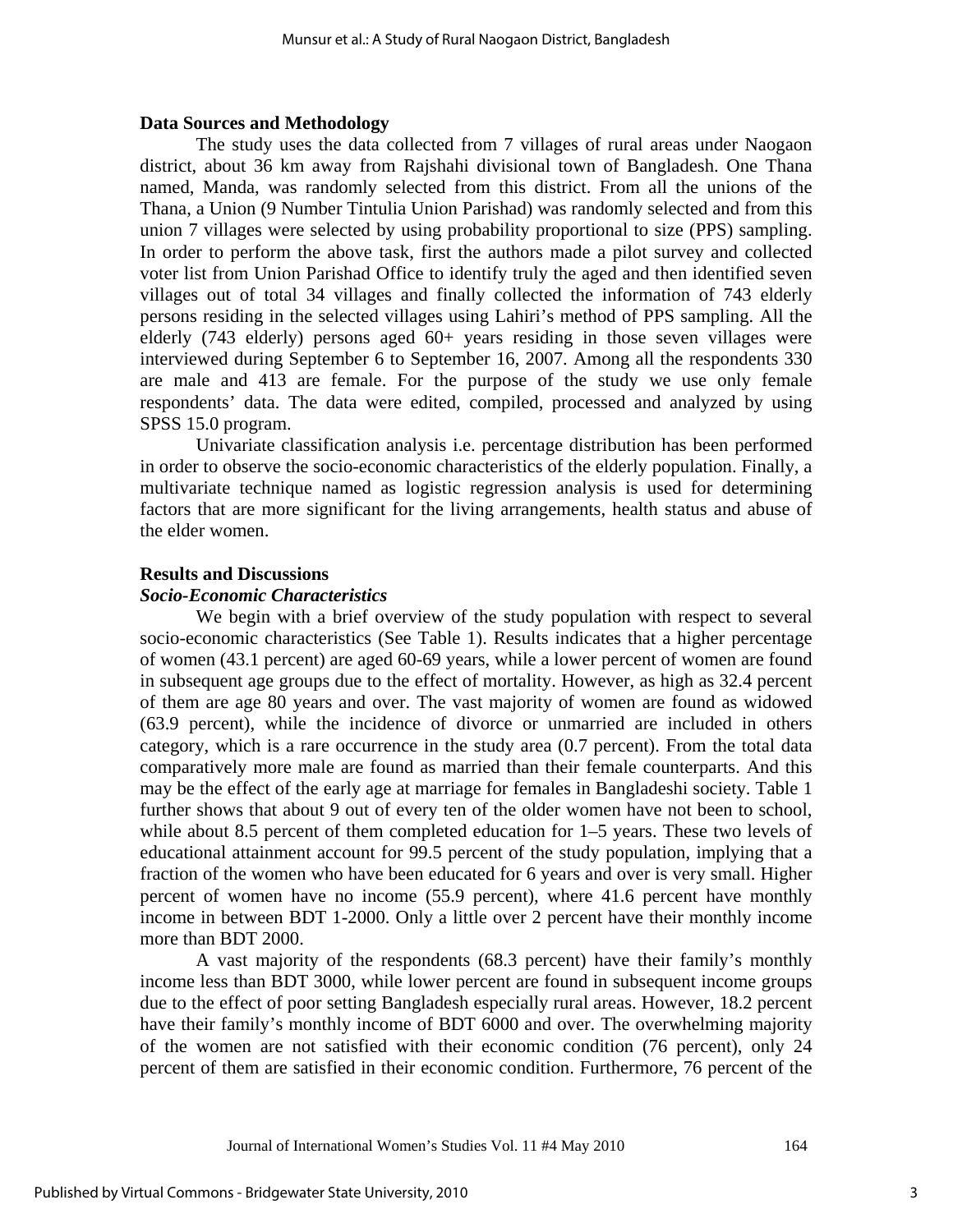older females, are economically dependent, more than three times those who are economically independent

| Socio-economic characteristics                    | Frequency ( $N = 413$ ) | Percentage (100) |
|---------------------------------------------------|-------------------------|------------------|
| Age (in years)                                    |                         |                  |
| $60-69$ years                                     | 178                     | 43.1             |
| 70-79 years                                       | 101                     | 24.5             |
| $80+$ years                                       | 134                     | 32.4             |
| <b>Marital status</b>                             |                         |                  |
| Married                                           | 146                     | 35.4             |
| Widowed                                           | 264                     | 63.9             |
| Others                                            | 3                       | 0.7              |
| Level of education (in actual years of schooling) |                         |                  |
| No education                                      | 376                     | 91.0             |
| $1 - 5$ years                                     | 35                      | 8.5              |
| $6 + years$                                       | $\overline{2}$          | 0.5              |
| <b>Respondent's monthly income (in BDT)</b>       |                         |                  |
| No income                                         | 231                     | 55.9             |
| $1 - 2000$                                        | 172                     | 41.6             |
| $2000+$                                           | 10                      | 2.4              |
| Family's monthly income (in BDT)                  |                         |                  |
| $<$ 3000                                          | 282                     | 68.3             |
| 3000-5999                                         | 56                      | 13.6             |
| $6000+$                                           | 75                      | 18.2             |
| <b>Economic satisfaction</b>                      |                         |                  |
| N <sub>o</sub>                                    | 314                     | 76.0             |
| Yes                                               | 99                      | 24.0             |
| <b>Economic status</b>                            |                         |                  |
| Independent                                       | 99                      | 24.0             |
| Dependent                                         | 314                     | 76.0             |

## **Table 1. Percentage distribution of selected socio-economic characteristics of the study population**

**Notes:** Bangladesh currency – Taka i.e. BDT.

## *Living Arrangements of the Elderly Women*

The living arrangements of the elderly population are often considered as the basic indicator of the care and support provided by the family. A plethora of evidence from the developing world suggests that the family is the key institution for elderly persons and their living arrangements are a fundamental determinant of their well-being (Albert and Cattell 1994; Knodel and Debavalya 1997; Mba 2005, 2004 and 2003). Percentage distribution of the older female's living arrangements is presented in Table 2. Traditionally in Bangladesh, the responsibility for the welfare of the elderly lies with their children, and the state has virtually no obligation to provide for the elderly. Culture demands that a son, preferably the eldest son, look after his parents in their old age. This system provides the son the opportunity and/or obligation to co-reside with his parents. It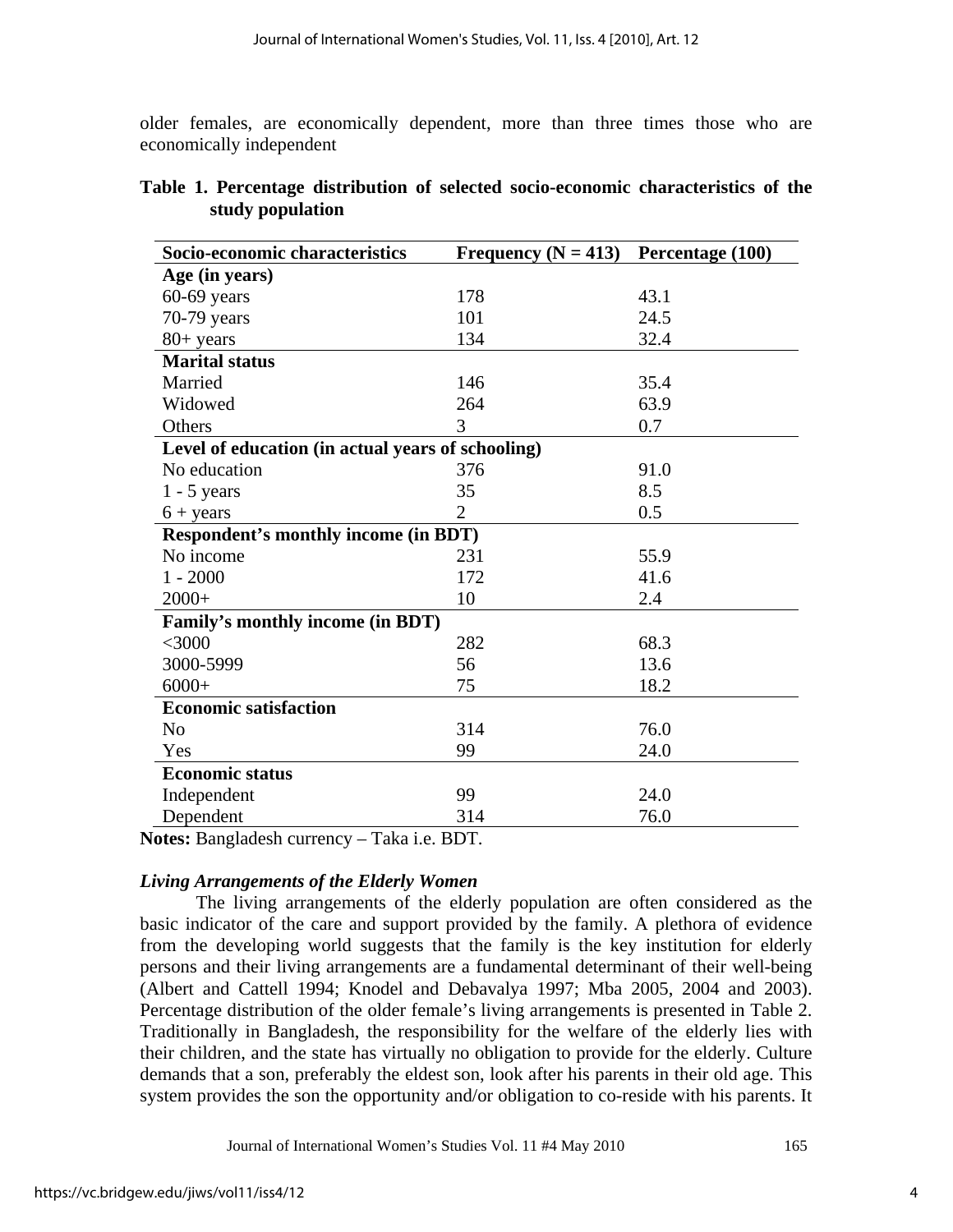is found from the Table 2 that vast majority (about 67 percent) of the elderly females are living with their children, of which about 58 percent are living with married children. The percentage of the remaining living arrangements categories remain lower, where about 19 percent older females are living with their husband only and the percentage of those living alone are also as high as 12.3 percent. A plausible reason for this is that women experience a higher risk of death of a spouse because at the time of marriage men are usually older than their wives and have higher age-specific death rates than women. Another possibility is that when the husband dies, a woman may need to move in with extended family for support.

| <b>Living Arrangements</b>     | <b>Frequency</b> | <b>Percent</b> |
|--------------------------------|------------------|----------------|
| Living alone                   | 51               | 12.3           |
| Living with husband only       |                  | 18.6           |
| Living with unmarried children | 37               | 9.0            |
| Living with married children   | 238              | 57.6           |
| Living others                  |                  | 2.4            |
| Total                          | 413              | 100.0          |

#### **Table 2. Living arrangements of the study population**

## *Results of Logistic Regression Analysis on the Living Arrangements of the Female Elderly*

Results based on the multivariate logistic regression analysis for the living arrangements of the female elderly are shown in Table 3, considering living arrangements as the dependent variable which is dichotomized by assessing 1 if the respondents were living alone and 0 for not.

Table 3 shows that women in age group 70–79 years are 50 percent more likely to live alone than the reference category, while women aged 80 years and over are 10 percent less likely to live alone than those aged 60-69 years (reference category). Analysis shows that marital status has a significant effect on the propensity to live alone, where widowed are 5.19 more likely to live alone than their married counterparts. The results indicates that the elderly women are 1.35 times more likely to live alone than the reference category which supports Bongaarts and Zimmer's (2002) argument that older persons are more often tended to live with children in countries where educational attainment is lower. Respondents having monthly income are 6.70 times positively significant and more likely to live alone than the reference category. One possible reason is that income gives them economic satisfaction which helps them to come forward from the dependency to others. Economic condition also exerts the significant effect on the dependent variable. Economically dependent elderly women are negatively significant and less likely to live alone than those are economically independent. Table 3 further shows that, fairly healthy and unhealthy elderly females are 16 percent and 19 percent less likely to live alone than their healthy counterparts respectively. The possible reason may be those respondents need supports and care which direct them to live with others (especially with family members). Abused elderly women are 95 percent significantly and more likely to live alone than the reference category. It could be said that the abuse of elder women happens more at home and as a result elderly women want to live away from the internal conflicts of their family.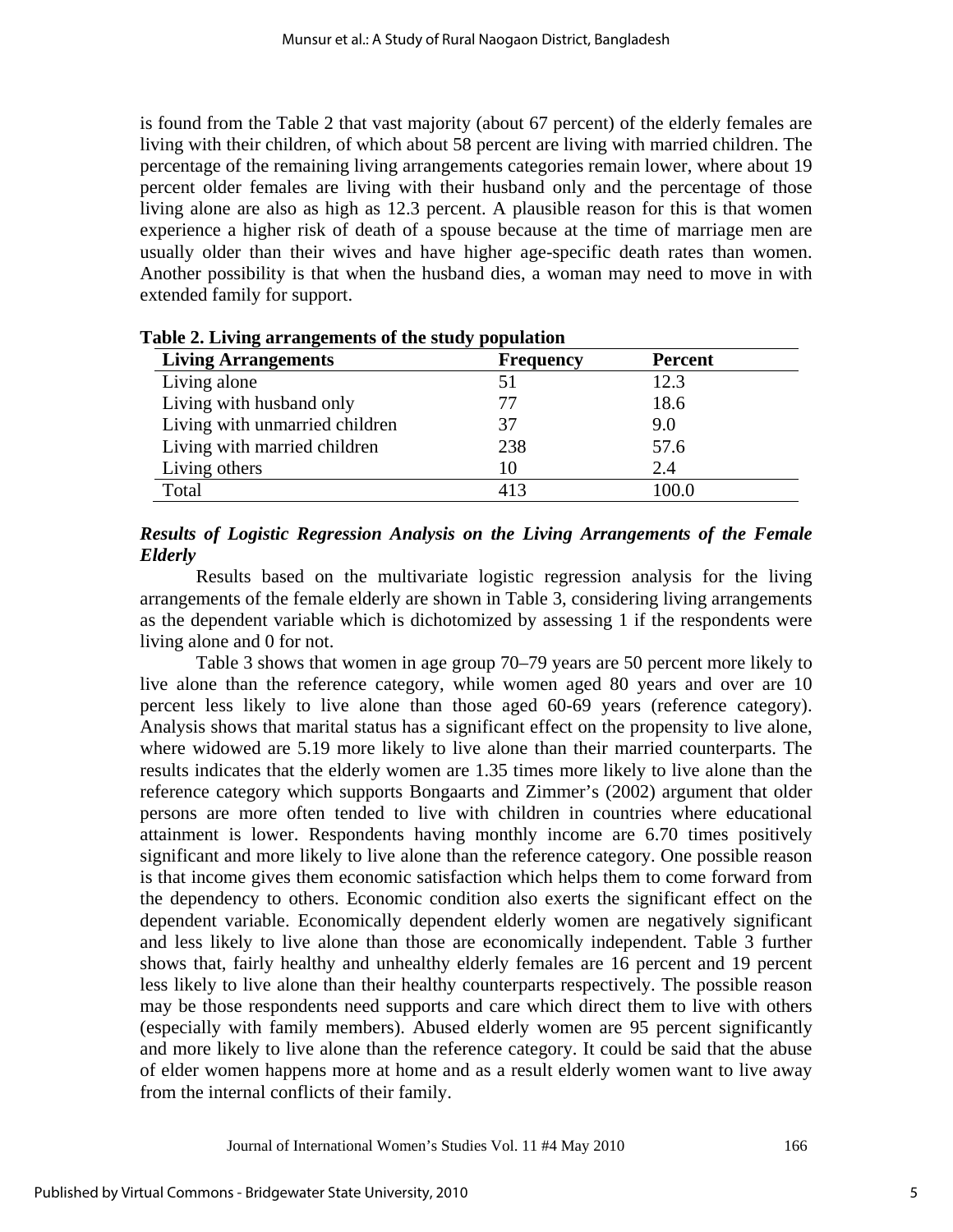| <b>Variables</b>                             | <b>ERC</b> | SE   | <b>OR</b> |
|----------------------------------------------|------------|------|-----------|
| Age (in years)                               |            |      |           |
| $60 - 69$ (ref.)                             |            |      | 1.00      |
| $70 - 79$                                    | 0.40       | 0.44 | 1.50      |
| $80 +$                                       | $-0.11$    | 0.43 | 0.90      |
| Marital status <sup>a</sup>                  |            |      |           |
| Married (ref.)                               |            |      | 1.00      |
| Widowed                                      | $1.65***$  | 0.54 | 5.19      |
| Level of education <sup>b</sup>              |            |      |           |
| No education (ref.)                          |            |      | 1.00      |
| $1 - 5$ years                                | 0.30       | 0.71 | 1.35      |
| <b>Respondent's monthly income (in BDT.)</b> |            |      |           |
| No income (ref.)                             |            |      | 1.00      |
| Have income                                  | 1.90***    | 0.56 | 6.70      |
| <b>Economic condition</b>                    |            |      |           |
| Independent (ref.)                           |            |      | 1.00      |
| Dependent                                    | $-1.34***$ | 0.40 | 0.26      |
| <b>Present physical condition</b>            |            |      |           |
| Healthy (ref.)                               |            |      | 1.00      |
| Fair                                         | $-0.17$    | 0.63 | 0.84      |
| Unhealthy                                    | $-0.22$    | 0.61 | 0.81      |
| Were they abused?                            |            |      |           |
| $No$ (ref.)                                  |            |      | 1.00      |
| Yes                                          | $0.67**$   | 0.37 | 1.95      |
| <b>Constant</b>                              | $-3.98***$ | 0.90 | 0.02      |
| -2 Log likelihood                            | 218.807    |      |           |
| Cox & Snell R square                         | 0.196      |      |           |
| <b>Nagelkerke R square</b>                   | 0.371      |      |           |

**Table 3. Results of logistic regression analysis on living arrangements of the study population** 

**Notes:** ERC = Estimated Regression Coefficient;

SE = Standard Error of ERC;

 $OR = Odds$  Ratios:

ref. = Reference Category;

BDT = Bangladesh Currency – Taka i.e. BDT.;

 a = Only 0.7 percent respondents in other marital status category (unmarried and divorced) are excluded;

 $b =$ Only 0.5 percent respondent's educational level 6+ years are excluded; Coefficient significant at least 10 percent level is shown in bold type; and Level of significance: \*\*\*p<0.01; \*\*p<0.05; \*p<0.10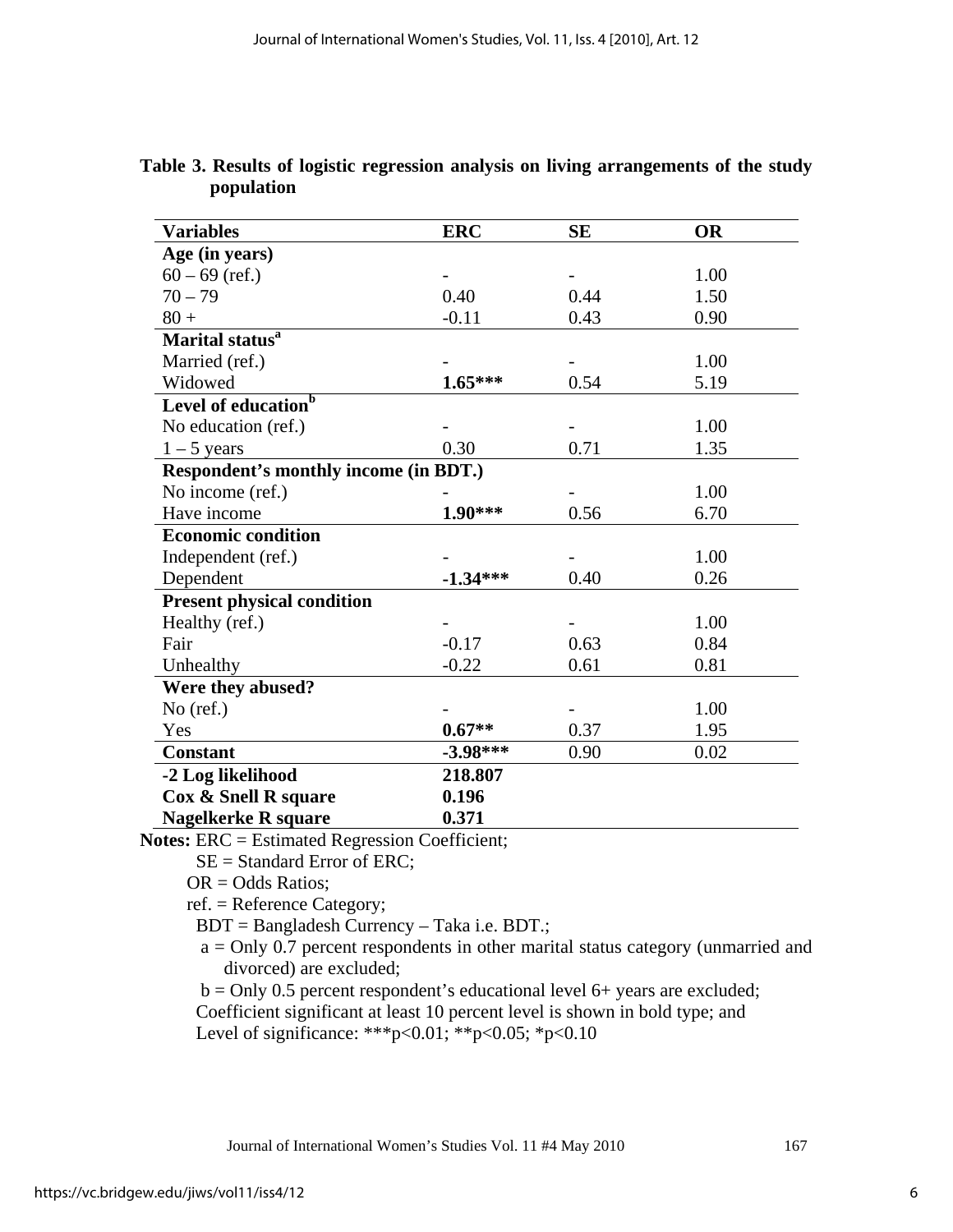### *Health Status of the Elderly Women*

Health is a major concern of old age. Worldwide as people get older the prevalence of lifestyle diseases increases and the importance of disability at end of life years becomes more meaningful (Lopez and Murray, 1998). The illnesses of the elderly are multiple and chronic in nature. In old age the elderly are found to suffer from diseases like arthritis, gastric, blood pressure, diabetes, asthma and so on. Prevalence of malnutrition, eye problems, hearing problems among the olds are also observed. According to Fillenbaum (1984), self-perceived health status may be better indicator of potential service use than actual health condition. Moreover, self-assessments of health are common components of population-based surveys. To calculate the health status, respondents were asked a question 'what is your current health status?' The answers were recorded on three-point scales: healthy, fairly healthy and unhealthy. Table 4 shows the current health status and types of diseases of the women elderly.

About 5 of every 10 respondents were unhealthy while 36.8 percent were fairly healthy. Only 13.6 percent respondents reported that they were healthy. Though the respondents were suffer from various diseases, among them highest percentage of the respondents were suffer from arthritis (77.5 percent), followed by gastric, eye problem, blood pressure and so on. Almost same findings were declared in recent research on Bangladesh that a majority of the elderly persons suffer from arthritis related illness (Ahmed et al., 2003; Kabir et al., 2003).

As elderly persons in Bangladesh do not receive adequate help from the formal health care services, they mostly depend on informal local health care providers (GoB, 1998). With regard to health-seeking behavior, findings from the present study shows that most of the respondents were taking treatment from village doctors (41.9 percent), followed by clinic and hospital. In general, treatment from informal paraprofessionals and unqualified health care providers together was a more frequent form of management along with self-care has also been found in other studies (Ahmed et al., 2005).

| <b>Variables</b>             | <b>Frequency</b> | <b>Percent</b> |
|------------------------------|------------------|----------------|
| <b>Current health status</b> |                  |                |
| Healthy                      | 56               | 13.6           |
| Fairly healthy               | 152              | 36.8           |
| Unhealthy                    | 205              | 49.6           |
| <b>Total</b>                 | 413              | 100.0          |
| <b>Types of Diseases</b>     |                  |                |
| <b>Arthritis</b>             | 320              | 77.5           |
| Gastric                      | 302              | 73.1           |
| Eye problem                  | 222              | 53.8           |
| Hearing problem              | 69               | 16.7           |
| Asthma                       | 25               | 6.1            |
| Cough                        | 63               | 15.3           |
| <b>Diabetes</b>              | 6                | 1.5            |

**Table 4. Health status and types of diseases of the study population**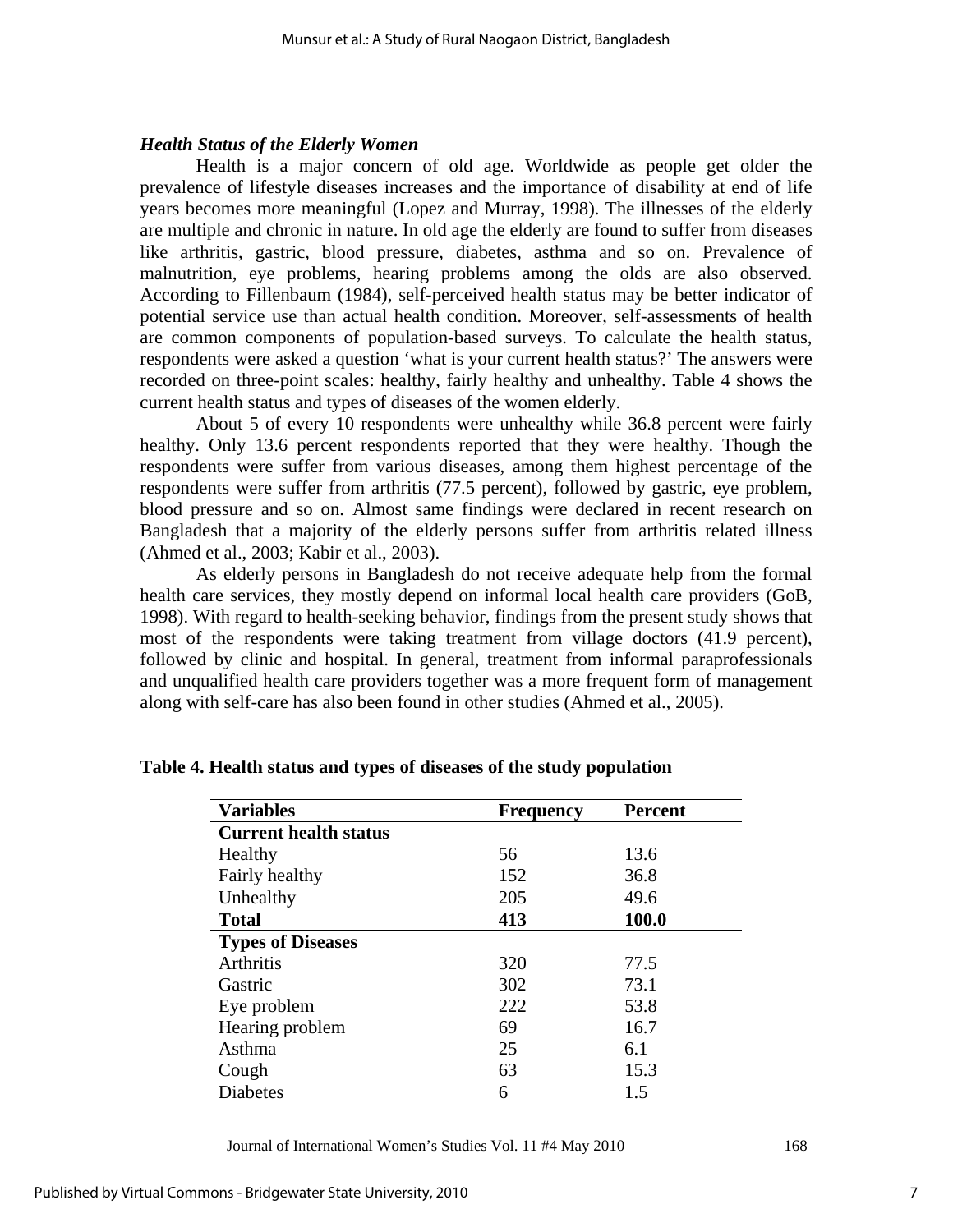| <b>Blood</b> pressure       | 117 | 28.3 |
|-----------------------------|-----|------|
| Paralysis                   | 13  | 3.1  |
| Others                      | 18  | 4.4  |
| <b>Sources of Treatment</b> |     |      |
| Hospital                    | 151 | 36.6 |
| Clinic                      | 153 | 37.1 |
| Village doctors             | 173 | 41.9 |
| Others                      | 15  | 3.6  |

**Notes:** Since for the types of illness and sources of treatment respondents were allowed to report multiple answers, the sum of percentages could be greater than 100

#### *Results of Logistic Regression Analysis on the Health Status of the Female Elderly*

Results based on the multivariate logistic regression analysis for the health status of the female elderly are shown in Table 5, considering current health status as the dependent variable which is dichotomized by assessing 1 if the respondents were unhealthy and 0 for not.

From Table 5 it is found that the likelihood of the dependent variable increase as age increase i.e. elderly female in higher age group are more likely to report unhealthy than the reference category. That means as age increase the respondents fall in various physical limitations and suffer from various diseases. Some studies (Mostafa and Streatfield, 2003; Strauss et al., 1992) found that health problems increase with age, but that women reported more health problems than do men. Marital status has a significant effect on the health status of the elderly population. Widowed are 47 percent positively significant and more likely to report unhealthy than their married counterparts. This is verified as married elderly people have lower mortality (Vallin et al., 2001), report higher level of life satisfaction (Diener et al., 2000). Education has a great impact on all stages of life. Results shows that elderly female, who have education of 1-5 years are 10 percent negatively less likely to report unhealthy than the reference category. This may be the fact that the educated respondents could have better knowledge about their self health care and would like to stay good in health. Work status also exerts the significant effect on the health status of the elderly population. Working respondents are 0.61 times negatively less likely to report unhealthy than those are not working. One possible reason for that their little physical activities help them to remain well. Indeed, physical activity plays a central role in the prevention and management of chronic disease (Cyarto et al., 2004), and physical inactivity is identified as a leading cause of disability among older adults (Buchner, 1997). Family's monthly income also shows the significant effect on the health status of the respondents, where respondents with higher family's monthly income have higher likelihood of the dependent variable than the reference category. This may due to dietary intake or dependency on other though they are able to do some regular work.

Respondents with intoxication habits are 41 percent significantly more likely to report unhealthy than the reference category which may indicate that some of their habits (especially taking betel leaf with some other materials) is harmful to their health. Table 5 further shows that, abused elderly female are 36 percent more likely to report unhealthy than the reference category. It indicates that the abused elderly are always experiencing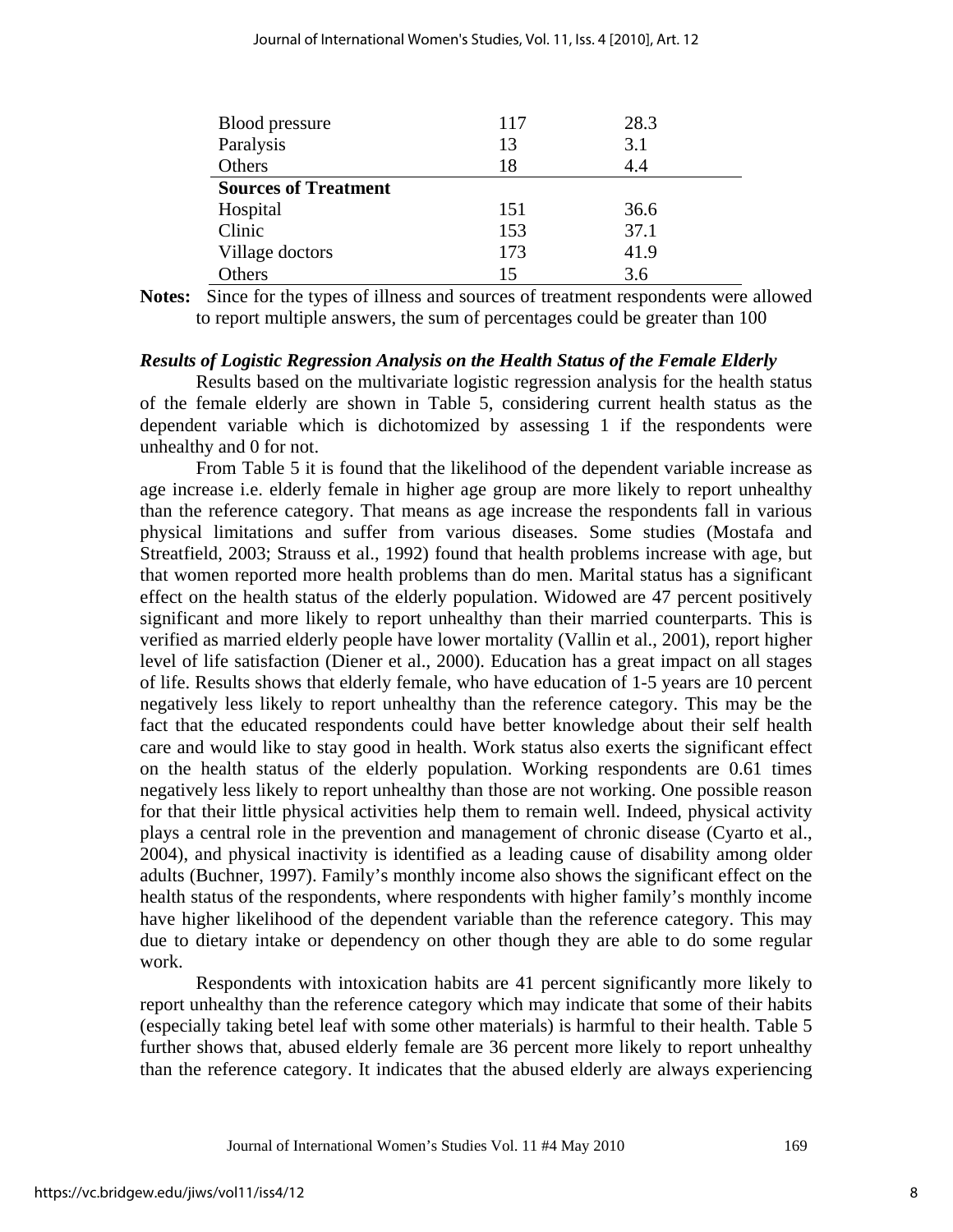pressure (especially mental), which makes them ill, mentally and in turn physically and prone to suffer more from various diseases.

| <b>Variables</b>                  | <b>ERC</b> | <b>SE</b> | <b>OR</b> |
|-----------------------------------|------------|-----------|-----------|
| Age (in years)                    |            |           |           |
| $60 - 69$ (ref.)                  |            |           | 1.00      |
| $70 - 79$                         | 0.19       | 0.27      | 1.21      |
| $80 +$                            | 0.27       | 0.29      | 1.32      |
| Marital status <sup>a</sup>       |            |           |           |
| Married (ref.)                    |            |           | 1.00      |
| Widowed                           | $0.38*$    | 0.24      | 1.47      |
| Level of education <sup>b</sup>   |            |           |           |
| No education (ref.)               |            |           | 1.00      |
| $1 - 5$ years                     | $-0.10$    | 0.38      | 0.90      |
| <b>Work status</b>                |            |           |           |
| Not working (ref.)                |            |           | 1.00      |
| Working                           | $-0.50**$  | 0.26      | 0.61      |
| Family's monthly income (in BDT.) |            |           |           |
| $<3000$ (ref.)                    |            |           | 1.00      |
| 3000-5999                         | 0.06       | 0.31      | 1.06      |
| $6000+$                           | $0.75***$  | 0.28      | 2.11      |
| Have any intoxication habit?      |            |           |           |
| $No$ (ref.)                       |            |           | 1.00      |
| Yes                               | $0.34*$    | 0.22      | 1.41      |
| Were they abuse?                  |            |           |           |
| $No$ (ref.)                       |            |           | 1.00      |
| Yes                               | 0.31       | 0.23      | 1.36      |
| <b>Constant</b>                   | $-0.51$    | 0.34      | 0.60      |
| -2 Log likelihood                 | 540.560    |           |           |
| Cox & Snell R square              | 0.072      |           |           |
| <b>Nagelkerke R square</b>        | 0.095      |           |           |

| Table 5. Results of logistic regression analysis on the health status of the study |  |  |  |  |  |
|------------------------------------------------------------------------------------|--|--|--|--|--|
| population                                                                         |  |  |  |  |  |

**Notes:** ERC = Estimated Regression Coefficient;

SE = Standard Error of ERC;

 $OR = Odds$  Ratios;

ref. = Reference Category;

BDT = Bangladesh Currency – Taka i.e. BDT.;

 a = Only 0.7 percent respondents in other marital status category (unmarried and divorced) are excluded;

 $b =$  Only 0.5 percent respondent's educational level 6+ years are excluded;

 Coefficient significant at least 10 percent level is shown in bold type; and Level of significance: \*\*\*p<0.01; \*\*p<0.05; \*p<0.10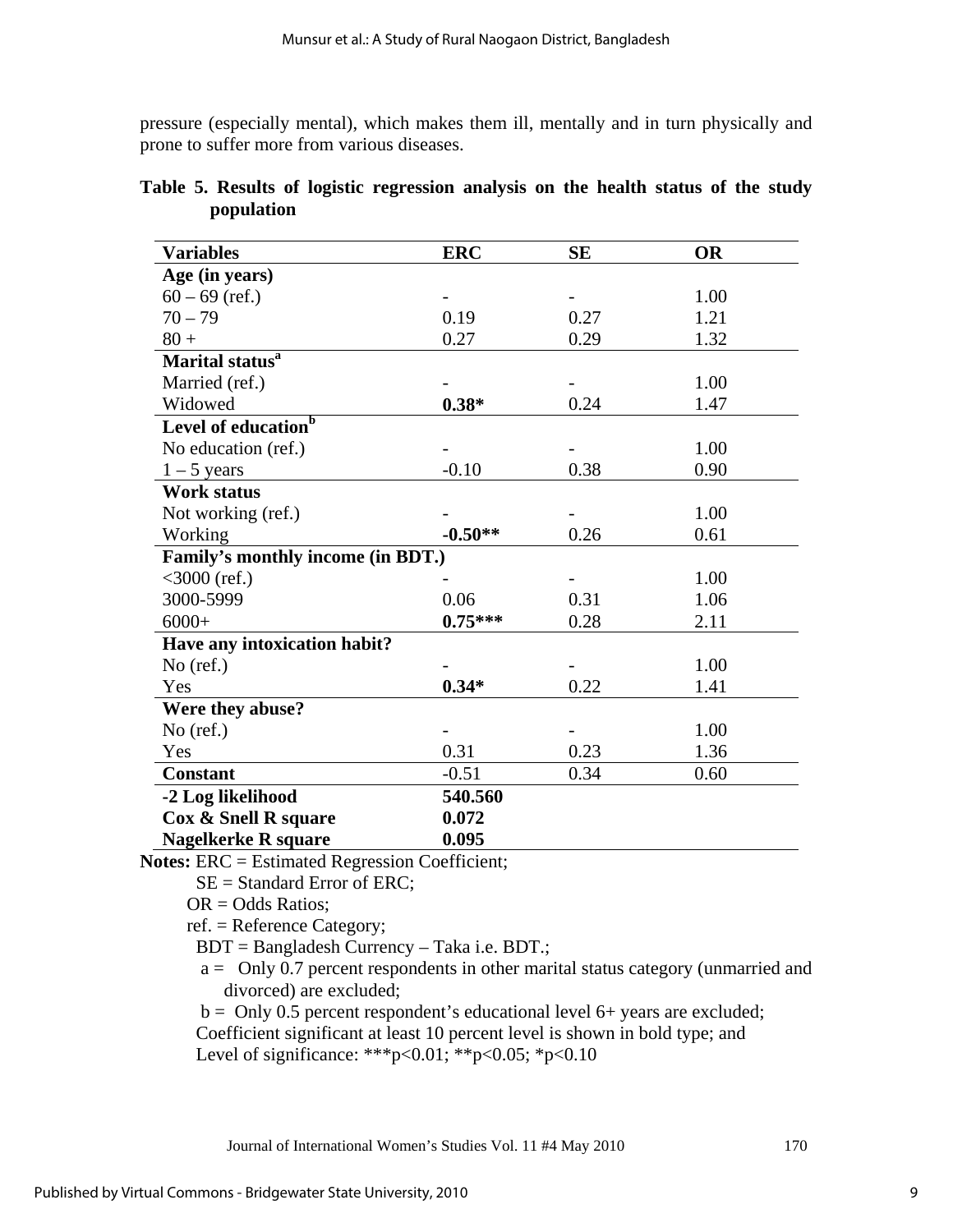### *Abuse of the Elderly Women*

Although scholars express a difference of opinion in the definition of the term "elder abuse" (Pillemar and Finkelhor, 1987; Srinivas, 1996), in this article we have defined elder abuse as harm perpetrated to an older person by someone in a position of trust who may have control over the victim. This includes physical abuse, mental/psychological abuse and economic abuse. Physical abuse occurs in the form of slapping, hitting, pushing and restraint by tying, bruises, fractures burns, sprains cuts. Mental abuses include repeated and constant use of threats, humiliation, scolding and any other form of mental cruelty leading to physical, bad mental distress (treating the elderly like a child, blaming, intimidating, threatening, violence and isolation leading to fear, depression, sleeplessness and anorexia). Economic abuse occurs in the form of failure to provide food, shelter, clothing, medical care, and personal care leading to malnutrition, over-sedation, depression confusion, and life threatening health problems. In developing countries elderly population forms a large and vulnerable group suffering from high level of physical, economical and social insecurity. Though there are great socio-economic variations within the elderly population which make the care for the elderly more complex and challenging, a consideration of factors personal, familial, economical combines together resulting in elder abuse. The percentage distribution of the elderly abuse, their nature and self-stated reasons for such abuse are recorded in Table 6.

The study confirms that about one third of the respondents were abused. Most notably, the Plan of Action emanating from the  $2<sup>nd</sup>$  World Assembly on Ageing held in April 2002 argues repeatedly through out the documents that older women are more vulnerable than their male counterparts in virtually every dimension including being economically disadvantaged (UN, 2002). Majority of the respondents were mentally abused (33.4 percent) and other types of abused contain lower percentages. Table 6 further shows that highest numbers of abuse occurred due to poverty (27.6 percent), followed by dependency (19.9 percent), inability to do any activity (14.9 percent).

| <b>Variables</b>         | Frequency ( $N = 413$ ) | Percentage (100) |  |
|--------------------------|-------------------------|------------------|--|
| Were they abused?        |                         |                  |  |
| N <sub>0</sub>           | 272                     | 65.9             |  |
| Yes                      | 141                     | 34.1             |  |
| <b>Nature of Abuse</b>   |                         |                  |  |
| Physical                 | 12                      | 2.9              |  |
| Mental                   | 138                     | 33.4             |  |
| Economical               | 28                      | 6.8              |  |
| <b>Reasons for Abuse</b> |                         |                  |  |
| Poverty                  | 114                     | 27.6             |  |
| Inability                | 74                      | 14.9             |  |
| Dependency               | 82                      | 19.9             |  |
| Property distribution    | 19                      | 4.6              |  |
| Illness                  | 16                      | 3.9              |  |

**Table 6: Percentage distribution of the elder abuse according to their nature and reasons**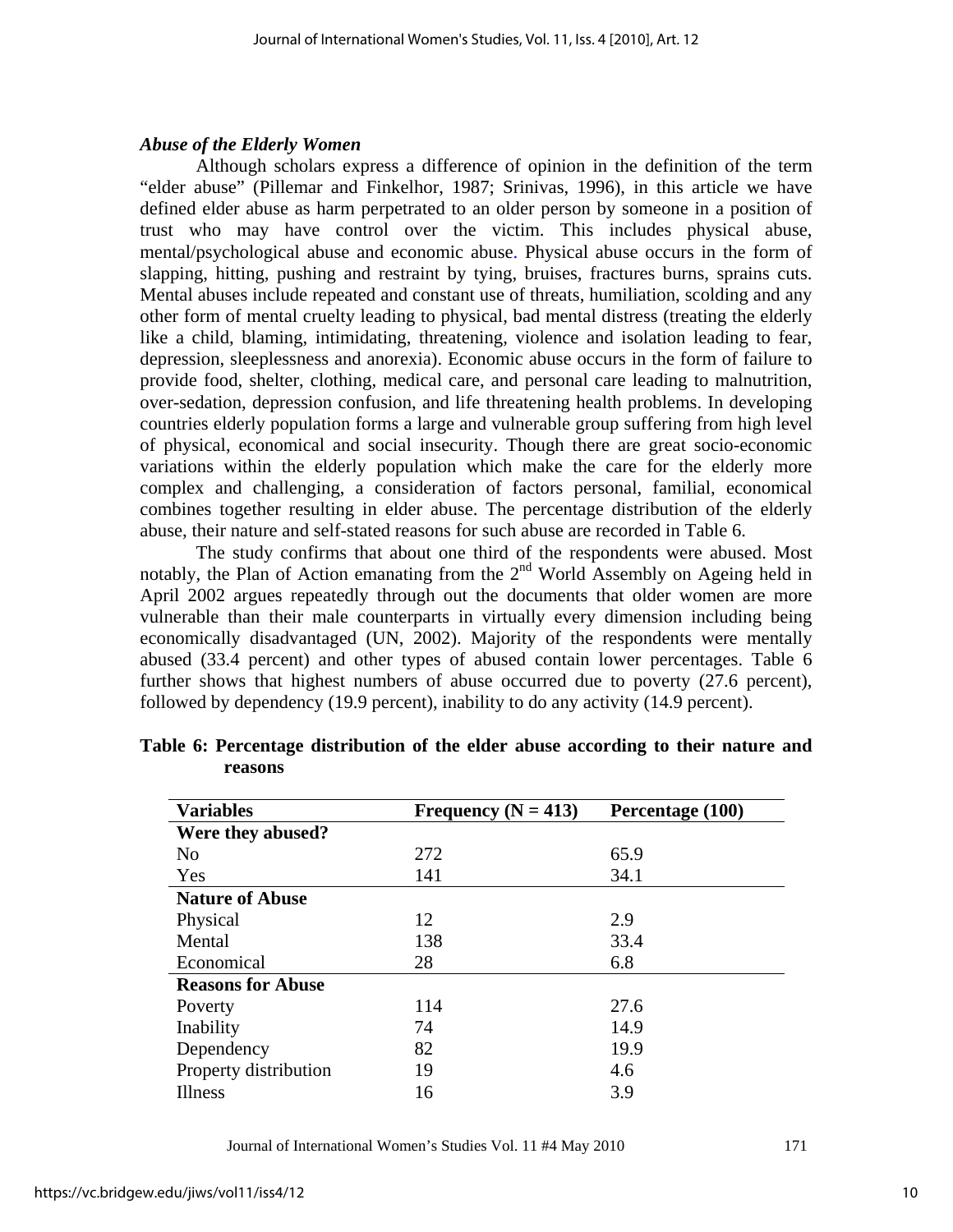| Others  |  |  |  | 02 |                                                                                           |  |
|---------|--|--|--|----|-------------------------------------------------------------------------------------------|--|
|         |  |  |  |    | <b>Notes:</b> Since for nature of abuse and various reasons of abuse the respondents were |  |
|         |  |  |  |    | allowed to report multiple answers, the sum of percentages could be greater than          |  |
| $100 -$ |  |  |  |    |                                                                                           |  |

#### *Results of Logistic Regression Analysis on the Abuse of the Female Elderly*

Results based on the multivariate logistic regression analysis for the abuse of the female elderly has shown in Table 7, considering abuse of the elderly as the dependent variable which is dichotomized by assessing 1 if the respondents were abused and 0 for not.

It is found from Table 7 that elderly women in the age group 70-79 years and 80 years and over are 90 percent significantly and 58 percent more likely to face abuse than the reference category respectively. Widowed are 2.60 times highly significant and more vulnerable for being abused than the married counterparts. This indicates that life of the elderly at this stage become pathetic as they are doubly affected due to combined effects of ageing and being single. Elderly women with 1-5 years of education are 95 percent negatively highly significant and less likely to face abuse than the reference category. One possible reason for this is that the educated elderly are more aware of their rights and status. Elderly women, living with others are 44 percent less likely to face abuse than the reference category. This is an indication that elderly women in rural areas are still in care provided by the caregivers especially by their family members. The income of elderly women mostly comes from their various little farms and little land property. Some of their family members sometimes create pressure on them to handle these sources of income and deprive them from their rights and make the elderly vulnerable to abuse. From Table 7 it is observed that, those respondents having monthly income are 16 percent more likely to face abuse than the reference category. On the other hand the likelihood of the dependent variable decreases as their family's monthly income increase. This may due to the fact that elderly women are in better care in a family with higher income. Working elderly are 80 percent highly significant and more likely to face abuse than the reference category, which indicates that elderly women are not in a position to work at the last stage of life, but the fact is most of them have to work hard to survive their remaining life. Unhealthy respondents are 34 percent more vulnerable for being abused than their healthy counterparts. This is due to the fact that unhealthy elderly are treated as a burden in the family and there is always a lack of proper care provided to them by the family.

| <b>Variables</b>            | <b>ERC</b> | SE   | <b>OR</b> |
|-----------------------------|------------|------|-----------|
| Age (in years)              |            |      |           |
| $60 - 69$ (ref.)            |            | -    | 1.00      |
| $70 - 79$                   | $0.64**$   | 0.29 | 1.90      |
| $80 +$                      | 0.46       | 0.31 | 1.58      |
| Marital status <sup>a</sup> |            |      |           |
| Married (ref.)              |            |      | $1.00\,$  |

**Table 7. Results of logistic regression analysis on the abuse of the study population**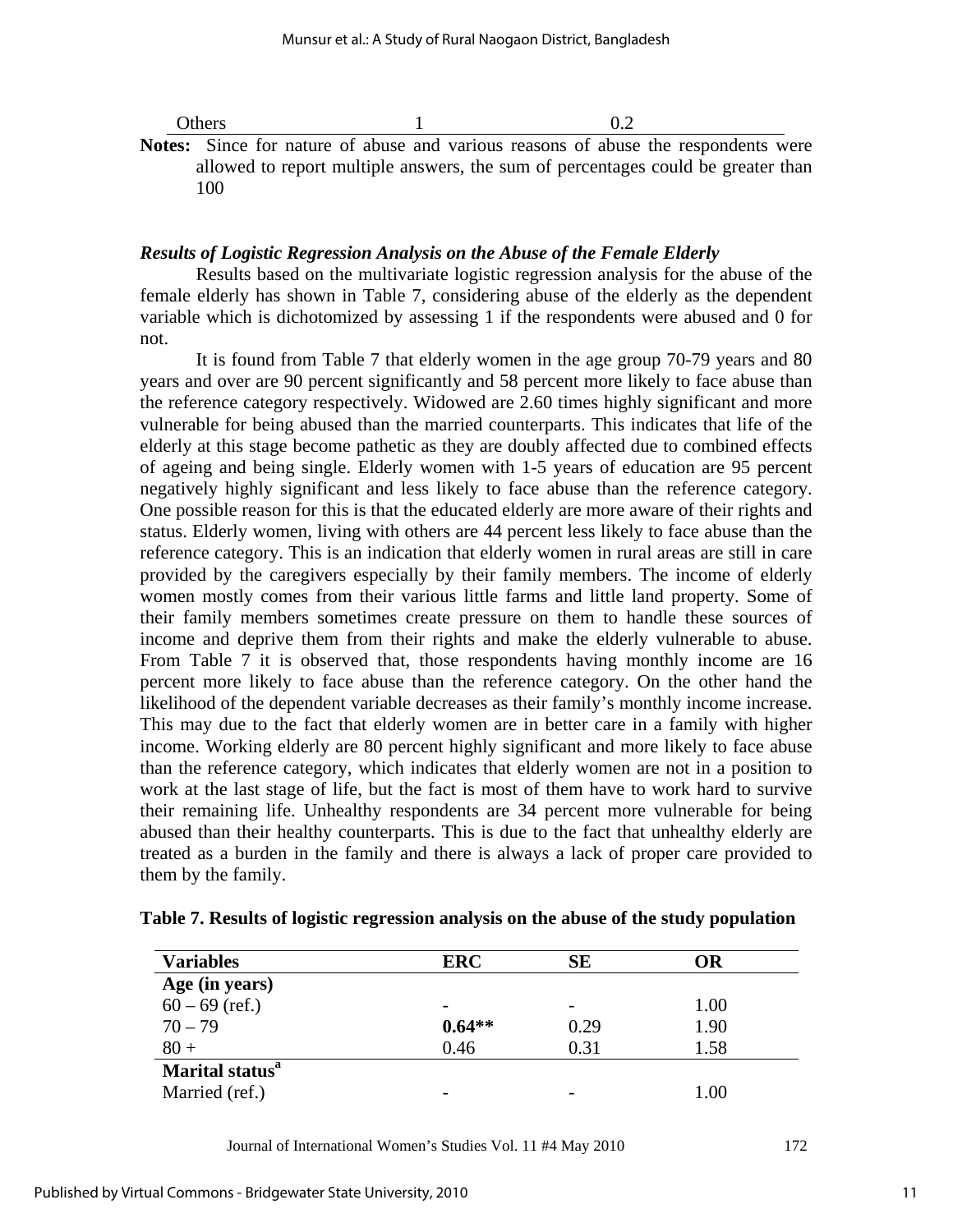| Widowed                                      | $0.95***$  | 0.28 | 2.60 |
|----------------------------------------------|------------|------|------|
| Level of education <sup>b</sup>              |            |      |      |
| No education (ref.)                          |            |      | 1.00 |
| $1 - 5$ years                                | $-2.97***$ | 1.04 | 0.05 |
| <b>Living arrangements</b>                   |            |      |      |
| Living alone (ref.)                          |            |      | 1.00 |
| Living with others                           | $-0.42$    | 0.37 | 0.66 |
| <b>Respondent's monthly income (in BDT.)</b> |            |      |      |
| No income (ref.)                             |            |      | 1.00 |
| Having income                                | 0.15       | 0.25 | 1.16 |
| Family's monthly income (in BDT.)            |            |      |      |
| $<$ 3000 (ref.)                              |            |      | 1.00 |
| 3000-5999                                    | $-0.03$    | 0.34 | 0.98 |
| $6000+$                                      | $-0.50$    | 0.33 | 0.61 |
| <b>Work status</b>                           |            |      |      |
| Not working (ref.)                           |            |      | 1.00 |
| Working                                      | $0.59**$   | 0.30 | 1.80 |
| <b>Health status</b>                         |            |      |      |
| Healthy (ref.)                               |            |      | 1.00 |
| Unhealthy                                    | 0.29       | 0.23 | 1.34 |
| <b>Constant</b>                              | $-1.66***$ | 0.58 | 0.19 |
| -2 Log likelihood                            | 469.471    |      |      |
| Cox & Snell R square                         | 0.137      |      |      |
| <b>Nagelkerke R square</b>                   | 0.189      |      |      |

**Notes:** ERC = Estimated Regression Coefficient;

SE = Standard Error of ERC;

 $OR = Odds$  Ratios:

ref. = Reference Category;

BDT = Bangladesh Currency – Taka i.e. BDT.;

 a = Only 0.7 percent respondents in other marital status category (unmarried and divorced) are excluded;

 $b =$  Only 0.5 percent respondent's educational level 6+ years are excluded; Coefficient significant at least 10 percent level is shown in bold type; and Level of significance: \*\*\*p<0.01; \*\*p<0.05; \*p<0.10

## **Conclusions and Recommendations**

In this paper we have attempted to observe the socio-economic backdrops, living arrangements, health status and abuse of the older women. The findings broadly suggest that an overwhelming majority of them lack of basic education, not in any form of paid employment, widowed, having no income and economically dependent on others. Analysis of the living arrangements of the respondents, shows that a large proportion live with married children. A positive interpretation of these findings would be that the living arrangements of Bangladeshi female elderly are favorable for their overall well-being, since co-residence with kin is a reliable source of assistance and support. Furthermore, it has also been found that some variable have a significant including marital status, respondent's monthly income, economic condition and abuse on the living arrangements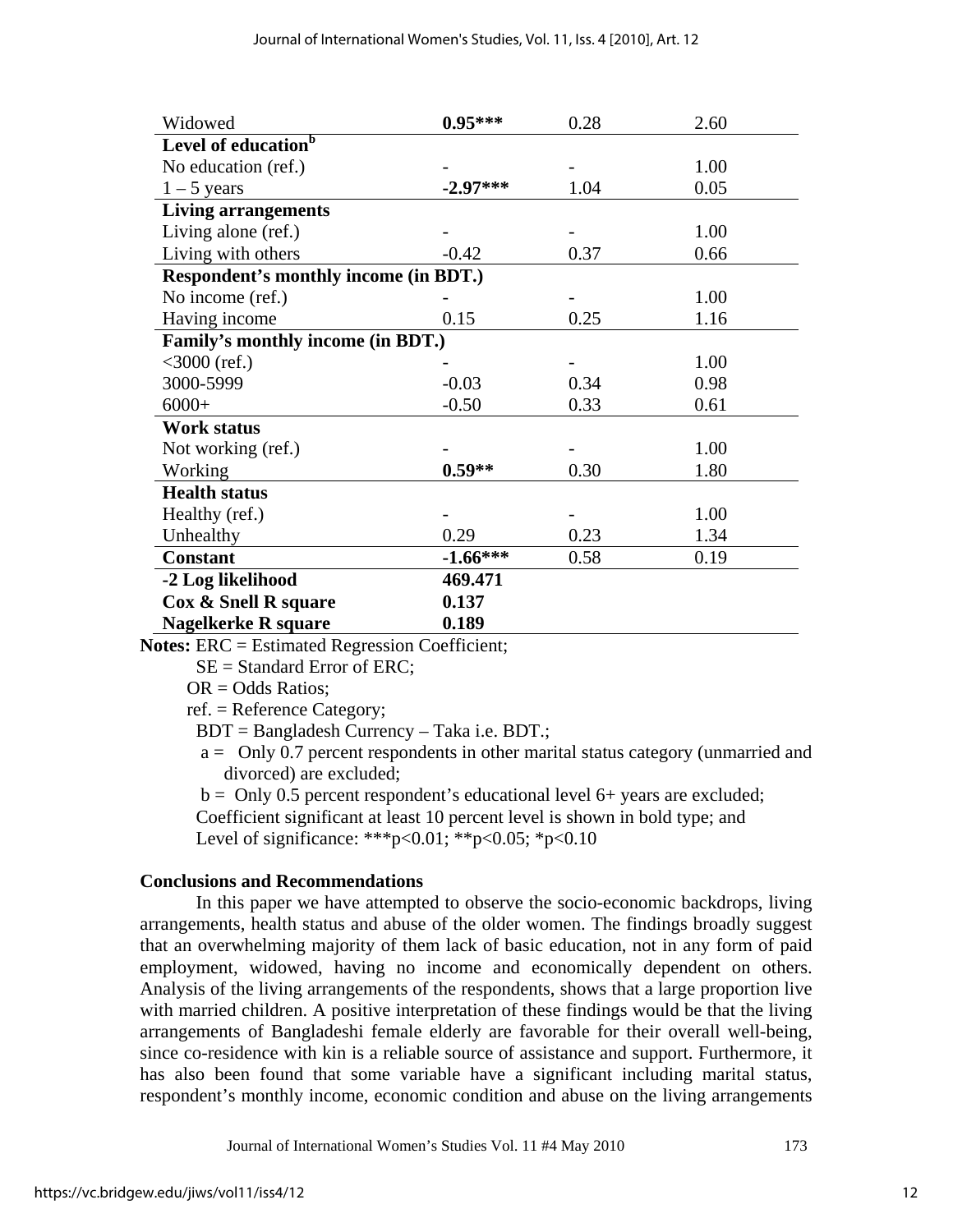of elderly females. Most elderly report their health status as 'unhealthy' and they mostly suffer from arthritis related illnesses acquiring treatment from village doctors. Logistic regression analysis shows that respondent's marital status, work status, family's monthly income and habit of intoxication significantly affect the health status of female elderly. Furthermore, analysis of the abuse of shows that, near about 35 percent were abused, mostly mentally abused due to poverty. Multivariate analysis shows that respondent's age, marital status, level of education and work status are significantly responsible for the abuse of the female elderly.

In the patrilineal joint family, sons are expected to care for and provide assistance to parents in old age (Ghuman and Ofstedal, 2004) but the traditional joint family structure in rural Bangladesh is breaking down over last few decades due to poverty, attitudes of self-interest, quarrels, maladjustment and so on and is gradually being replaced by nuclear families (UNESCO, 1992). So, the traditional joint family system should be strengthened in order to keep the elderly population particularly the female elderly within their kinship network relations to provide economic and psychosocial support by their family members. Informal education especially education for girls and women should be introduced which could prepare them for old age and contribute to female elderly aware of their rights and self-care. Also some physical activities should be introduced which could keep them to be active and healthy in later life.

The overall findings suggest that there is a close relationship among living arrangements, health status and abuse. Older women are clearly disadvantaged. This is critical information in the development of suitable programs including the construction of 'elder home', old age economic and social security, increase in community awareness, a separate national policy for the elderly population addressing women, and a special regional network. All should be established to monitor and assist elderly people particularly women who suffer disproportionately in rural Bangladesh.

#### **References**

- Abedin S. 2003. "Living and care arrangements of the elderly in Bangladesh", in Kabir M. (ed.), *The elderly—contemporary issues*, Dhaka Presidency Press, Dhaka, pp. 100-107.
- Ahmed, S. M., Tomson, G., Petzold, M. Kabir, Z. N. 2005. "Socioeconomic status overrides age and gender in determining health seeking behaviour in rural Bangladesh", *Bull World Health Organ*, 83(2), pp. 109–17.
- Ahmed, S. M., Rana, A. K. M. M. and Kabir, Z. N. 2003. "*Quantitative Baseline Report of PHILL Project",* Dhaka, Bangladesh: PHILL Study Group, BRAC.
- Albert, S. M. and Cattell, M. G. 1994. "Family Relationships of the Elderly: Living Arrangements", in Albert, S. M. and Cattell, M. G. (eds.), *Old Age in Global Perspective: Cross-Cultural and Cross-National Views*, pp.85-107, New York: G.K. Hall& Co.
- Audinarayana N. and Kavitha N. 2003. "Factors influencing physical assistance and care to the aged in Tamil Nadu, India: An empirical investigation", in Kabir M. (ed.), The elderly—contemporary issues, Dhaka Presidency Press, Dhaka, pp. 122-133.
- BBS (Bangladesh Bureau of Statistics). 2003. "Bangladesh Population Census 2001", National Reports (provisional), Dhaka, Bangladesh.

Journal of International Women's Studies Vol. 11 #4 May 2010 174

13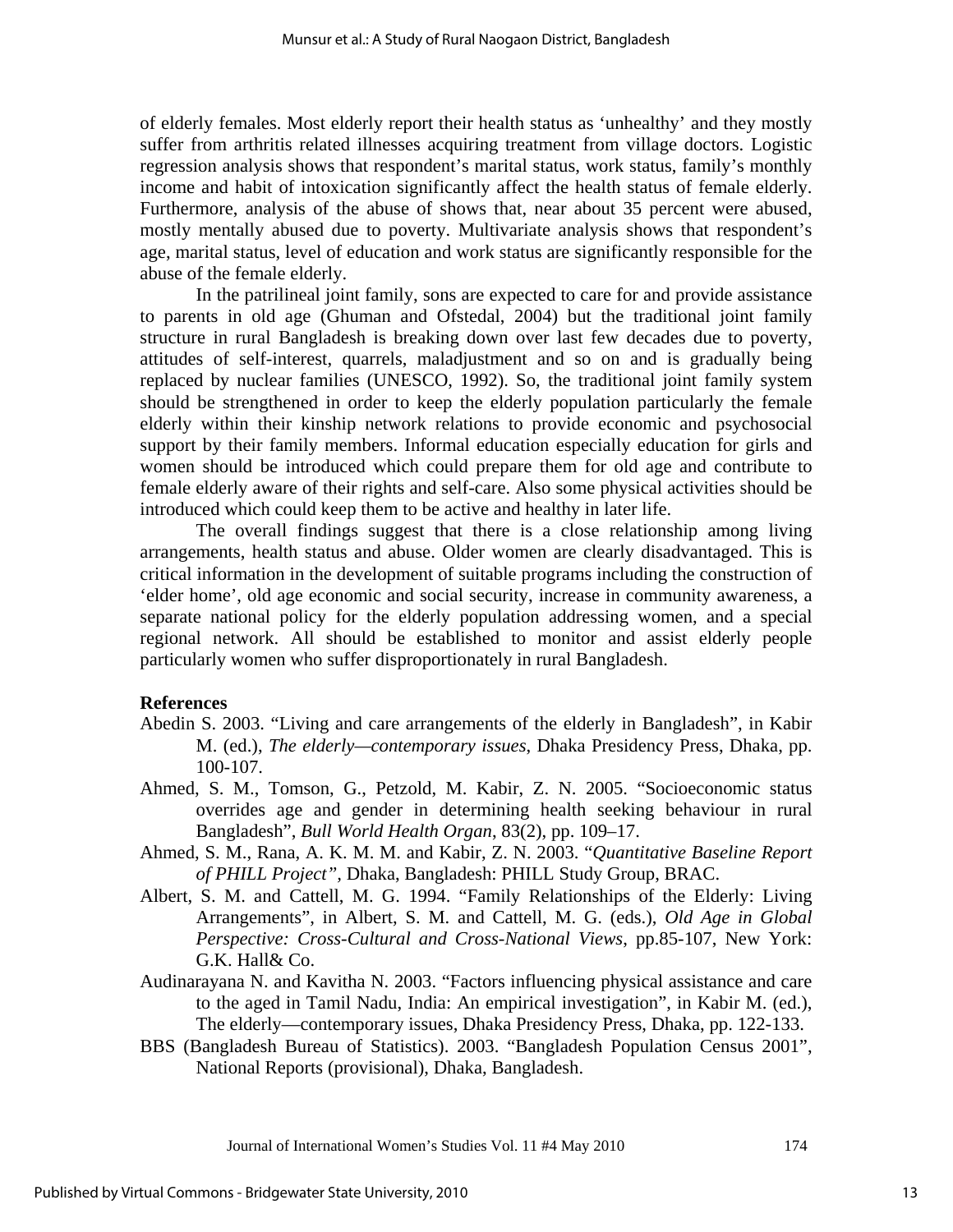- Bongaarts, J. and Zimmer, Z. 2002. "Living Arrangements of Older Adults in the. Developing World: An Analysis of DHS Household Surveys", *Journal of Gerontology: Social. Sciences,* 57B (3), pp. S145-S157.
- Buchner, D. M. 1997. "Physical activity and quality of life in older adults", *J Am Med Assoc*, 277, pp. 64–6.
- Chang, T. P. 1992. "Implication of changing family structure on old age support in the ESCAP Region", *Asia Pacific Population Journal*, 7 (2), pp. 49-66.
- Chen M. A. and Dreze J. 1995. "Widowhood and well being in rural North India", in Gupta D. M., Chen L. C. and Krishnan T. N. (eds), *Women's health in India risk and vulnerability*. New Delhi, Oxford University Press, pp. 245–88.
- Concepcion, M. B. 1987. "The Elderly in Asia", In: Population Aging: Review of Emerging Issues, *Asian Population Studies Series* No. 80, Bangkok, ESCAP, pp. 21-32.
- Cyarto, E. V., Moorhead, G. E. and Brown, W. J. 2004. "Updating the evidence relating to physical activity intervention studies in older people", *J Sci Med Sport*, 7, pp. 30–8.
- Datta, A. 2006. "Greying Citizenship: The Situation of the Older Persons in India", *Indian Journal of Gerontology*, 20 (3), pp. 285-298.
- Diener, E., Gohm, C. L., Suh, E. and Oishi, S. 2000. "Similarity of the Relation Between Marital Status and Subjective Well being Across Cultures", *J Cross Cult Psychol,* 31 (4), pp. 419-436.
- East-West Center. 2002. "The Future of Population of Asia", Honolulu, Hawaii, East-West Center, USA.
- Fillenbaum, G. G. 1984. "*The Well-being of the Elderly: Approaches to Multidimensional Assessment*", World Health Organization. Publication No.84. Geneva, WHO.
- Ghuman S. and Ofstedal M. B. 2004. "*Gender and family support for older adults in Bangladesh*", PSC Research Report. No. 04-563. University of Michigan, USA.
- Government of Bangladesh. 1998. "Project Implementation Plan Health and Population Sector Program", Government of the People's Republic of Bangladesh. Dhaka, Bangladesh.
- Hansberry, M. R., Chen, E. and Gorbien M. J. 2005. "Dementia and elder Abuse", *Clinics In Geriatric Medicine*, 21, pp. 315 – 332.
- Kabir, M., Haque, M. and Chaklader, H. 2005. "Mainstreaming ageing in health: will it be possible", Paper presented in the International conference on Mainstreaming ageing in health system and rural development, Held in Dhaka, November, 29 - 30.
- Kabir, Z. N., Tishelman, C., Aguero-Torres, H., Chowdhury, A. M., Winblad, B. and Hojer, B. 2003. "Gender and rural-urban differences in reported health status by older people in Bangladesh", *Arch Gerontol Geriatr*. 37(1), pp. 77–91.
- Knodel, J. and Debavalya, N. 1997. "Living Arrangements and Support among the Elderly in South-East Asia: An Introduction" *Asia-Pacific Population Journal*, 12(4), pp. 5-16.
- Lopez, A. D. and Murray, C. C. 1998. "The Global Burden of Disease, 1990-2020", *Nat Med*, 4 (11), pp. 1241-3.
- Mba, C. J. 2002. "Determinants of Living Arrangements of Lesotho's Elderly Female Population" *Journal of International Women's Studies*, 3(2).